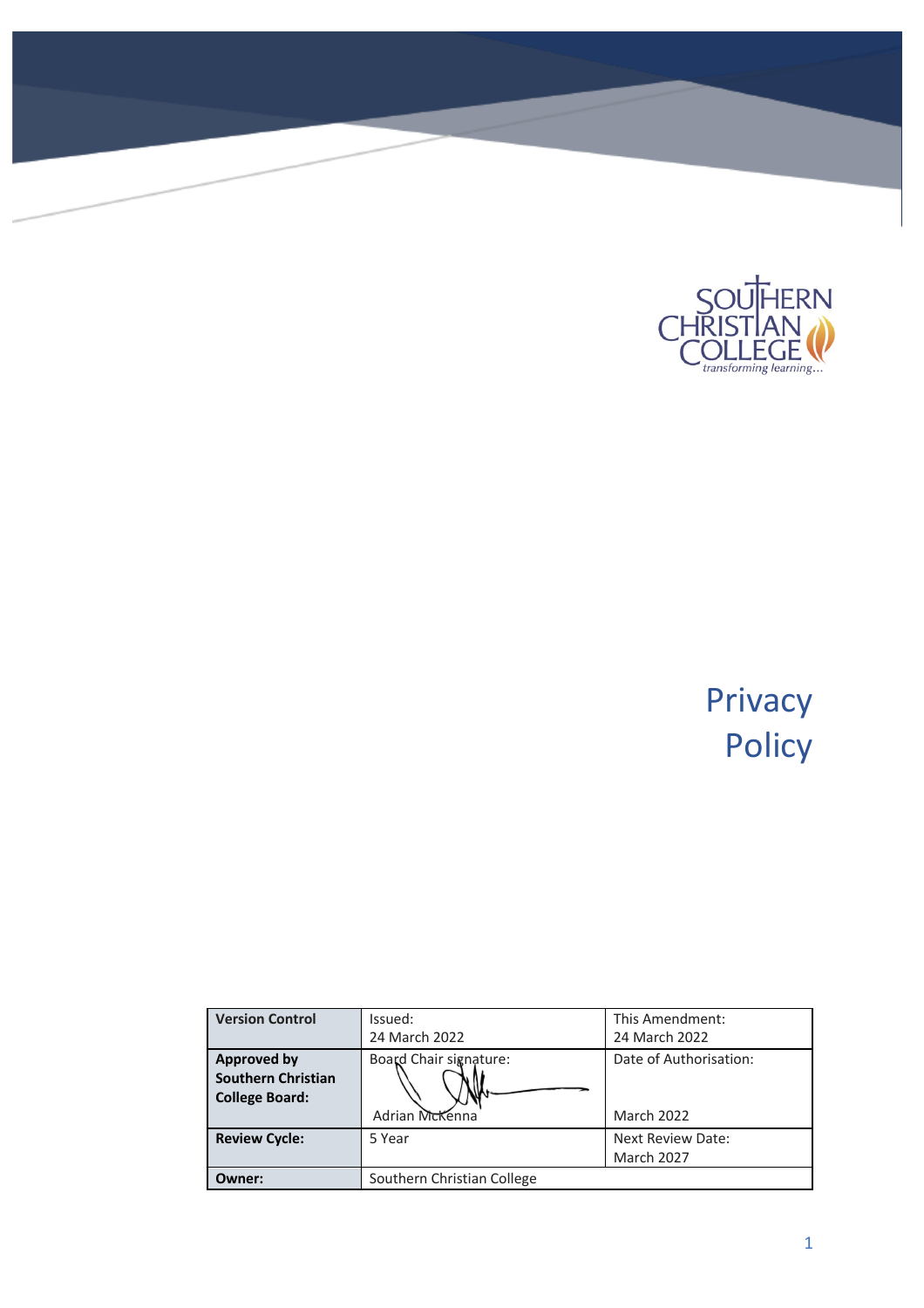

# **Introduction**

Southern Christian College recognises the essential right of individuals to have their information administered in ways which they would reasonably expect; protected on one hand yet made accessible to them on the other. These privacy values are reflected in and supported by our core values and philosophies, and also reflected in this Privacy Policy, which is compliant with the Privacy Act 1988 (C'th).

## **Purpose**

This policy sets out how the College uses and manages personal information provided to or collected by it. This Policy assists all College employees in the careful and reasonable handling of personal information to maintain privacy while effectively carrying out the College's functions and activities.

## **Scope**

This policy applies to all College employees. This Policy does not apply to the College's treatment of a workers' employment record, where the treatment is directly related to a current or former employment relationship between the College and worker, as employment records are not covered by the provisions of the Privacy Act 1988.

#### **Background**

The College is bound by the Australian Privacy Principles contained in the Commonwealth *Privacy Act 1988* (Privacy Act). The College fulfils its obligations under the Privacy (Private Sector) Act 1988, including the Amendments (Enhancing Privacy Protection) Act 2012, and the Privacy Amendment (Notifiable Date Breaches) Act 2017. In relation to health records, the College is also bound by the Tasmanian Health Privacy Principles which are contained in the Personal Information Protection Act 2004 and the Health Complaints Act 1995 (TAS).

The NCEC & ISCA Privacy Compliancy Manual (2019) forms the background to this policy. Items that are not covered in this policy should be referred to in the NCEC & ISCA document.

Laws governing or relating to the operation of schools require that certain information is to be collected or disclosed. These include relevant Education Acts and Public Health and Child Protection laws.

The College may, from time to time, review and update this Privacy Policy to take account of new laws and technology, changes to the College's operations and practices, and to make sure it remains appropriate to the changing College environment.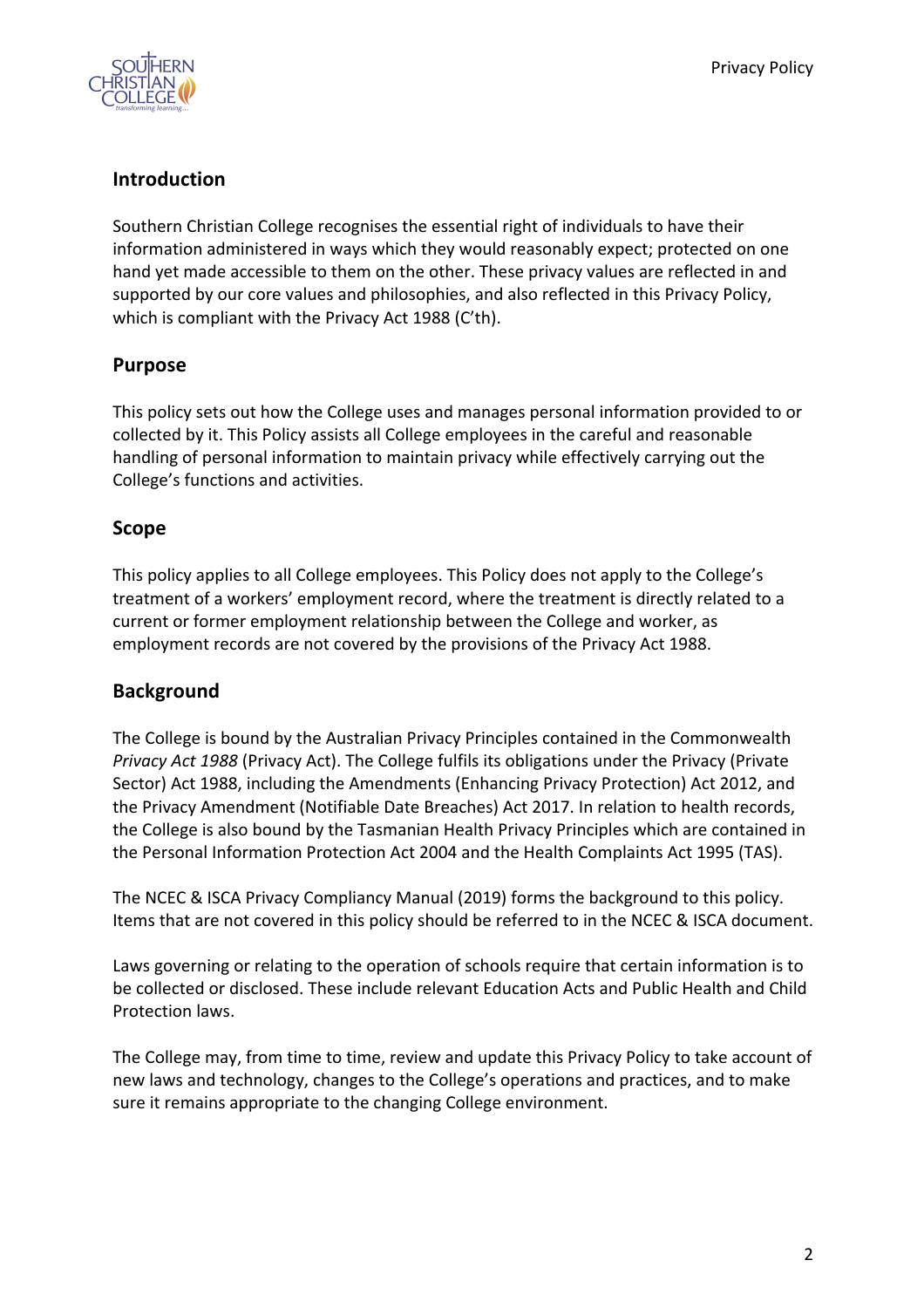

#### **Aims**

This policy provides College staff, parents, students and the community with a framework and a set of guiding principles and procedures to properly consider and manage personal information.

# **Policy**

# **What kinds of personal information does the College collect and how does the College collect it?**

The type of information the College collects and stores includes (but is not limited to) personal information, including health and other sensitive information, about:

- § Students and parents and/or guardians ('Parents') before, during and after the course of a student's enrolment at the College, including:
	- $\circ$  Name, contact details (including next of kin), date of birth, gender, language background, previous school and religion;
	- o Parents' education, occupation and language background;
	- $\circ$  Medical information (e.g. details of disability and/or allergies, absence notes, medical reports and names of doctors);
	- o Emergency contact information;
	- o Results of assignments, tests and examinations;
	- $\circ$  Conduct and complaint records, or other behaviour notes, and school reports;
	- o Information about referrals to government welfare agencies;
	- o Counselling reports;
	- o Health fund details and Medicare number;
	- o Any court orders;
	- o Visa and passport information;
	- o Volunteering information; and
	- o Photos and videos at College events;
- § **Job applicants, staff members, volunteers and contractors,** including:
	- o Name, contact details (including next of kin), date of birth, and religion;
	- o Information on job application;
	- o Professional development history;
	- o Salary and payment information, including superannuation details;
	- $\circ$  Medical information (e.g. details of disability and/or allergies, and medical certificates);
	- o Complaint records and investigation reports;
	- o Leave details;
	- o Next of kin information;
	- o Photos and videos at College events;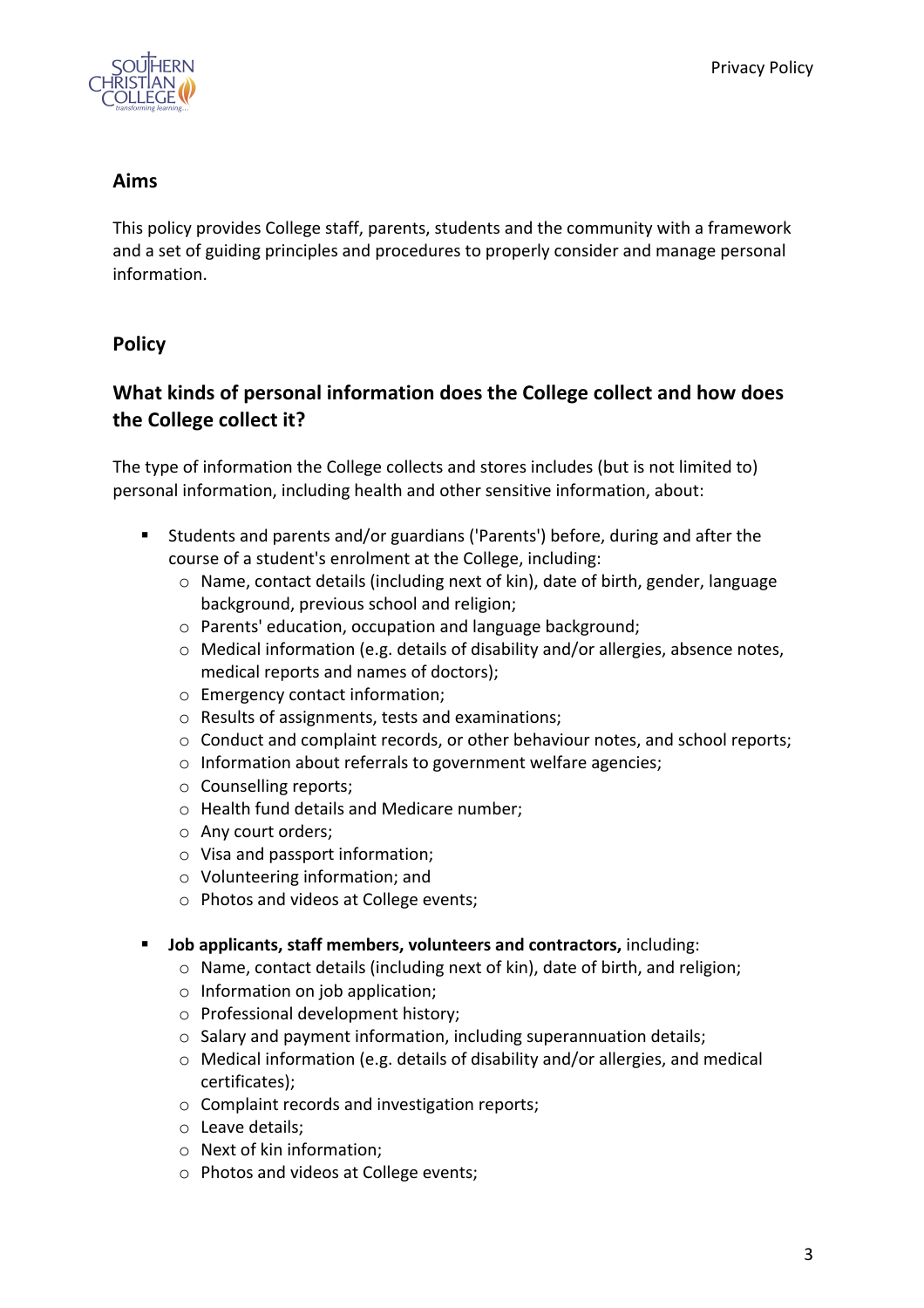

- o Workplace surveillance information;
- o Work emails and private emails (when using work email address) and Internet browsing history; and
- Other people who come into contact with the College, including name and contact details and any other information necessary for the particular contact with the College.

## **Personal information provided by other people**

In some circumstances, the College may be provided with personal information about an individual from a third party; for example, a report provided by a medical professional or a reference from another School. The College may request medical records about students from time to time.

## **Exception in relation to employee records**

Under the Privacy Act and the Health Records Act, the Australian Privacy Principles and Health Privacy Principles do not apply to an employee record. As a result, this Privacy Policy does not apply to the College's treatment of an employee record, where the treatment is directly related to a current or former employment relationship between the College and employee.

#### **Personal information provided by parents / students**

The College will generally collect personal information held about an individual by way of forms filled out by Parents or students, face-to-face meetings and interviews, emails and telephone calls. On occasions people other than parents and students provide personal information.

# **The purposes for which and how the College use the personal information you provide?**

The College will use personal information it collects from you for the primary purpose of collection, and for such other secondary purposes that are related to the primary purpose of collection and reasonably expected by you, or to which you have consented.

#### **Students and Parents**

In relation to personal information of students and parents, the College's primary purpose of collection is to enable the College to provide schooling to students enrolled at the College, exercise its duty of care, and perform necessary associated administrative activities, which will enable students to take part in all the activities of the College. This includes satisfying the needs of parents, the needs of the student and the needs of the College throughout the whole period the student is enrolled at the College.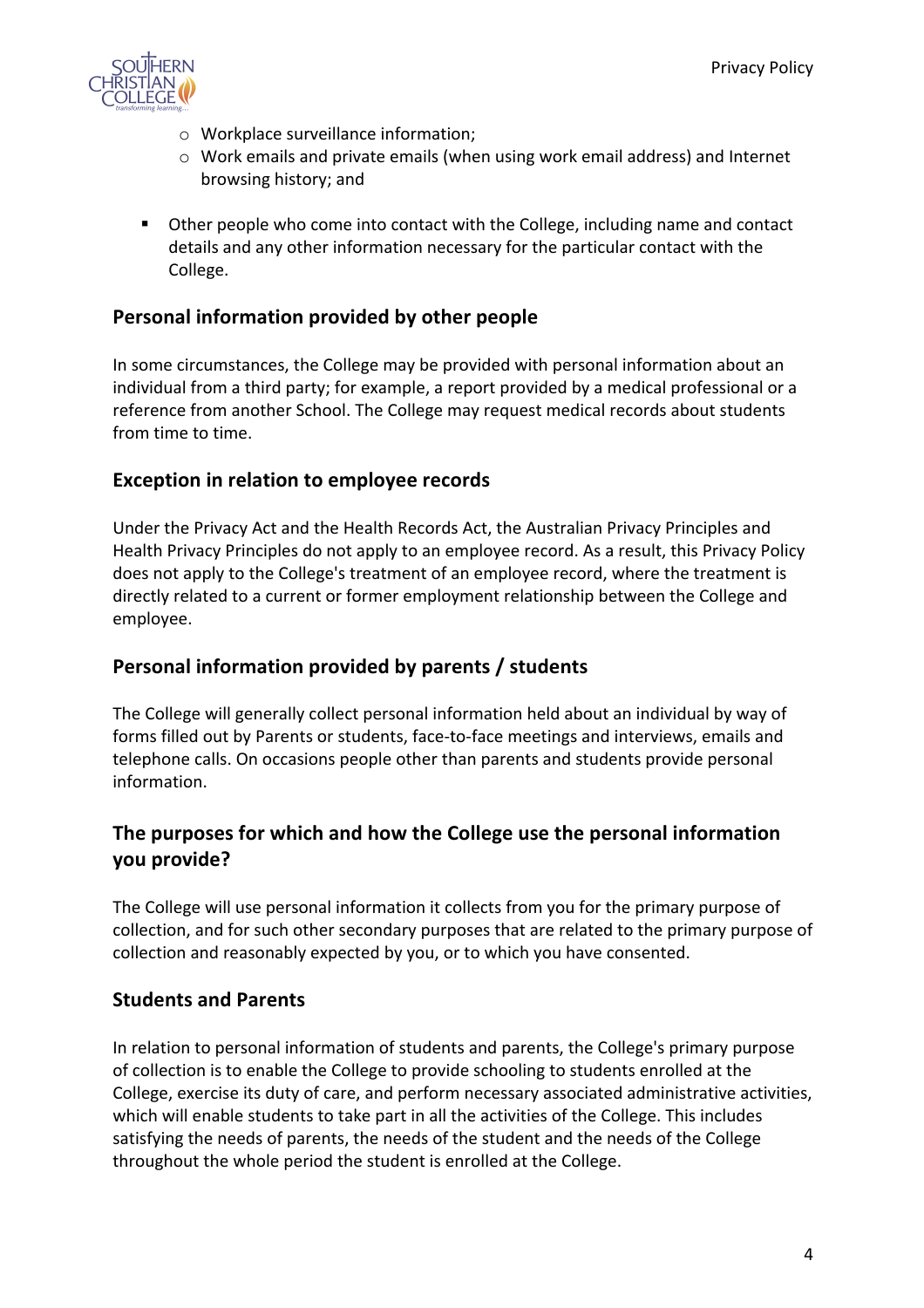

The College will generally collect personal information held about an individual by way of forms filled out by parents or students, face-to-face meetings and interviews, emails and telephone calls. On occasions people other than parents and students provide personal information.

The purposes for which the College uses personal information of students and parents include:

- § To keep parents informed about matters related to their child's schooling, through correspondence, newsletters and magazines;
- § Day-to-day administration of the College;
- Looking after students' educational, social and medical wellbeing;
- § Seeking donations and marketing for the College; and
- To satisfy the College's legal obligations and allow the College to discharge its duty of care.

In some cases where the College requests personal information about a student or parent, if the information requested is not provided, the College may not be able to enrol or continue the enrolment of the student or permit the student to take part in a particular activity.

## **Job applicants and contractors**

In relation to personal information of job applicants and contractors, the College's primary purpose of collection is to assess and (if successful) to engage the applicant or contractor, as the case may be.

The purposes for which the College uses personal information of job applicants and contractors include:

- Administering the individual's employment or contract, as the case may be;
- For insurance purposes;
- § Seeking donations and marketing for the College; and
- Satisfying the College's legal obligations, for example, in relation to child protection legislation.

#### **Volunteers**

The College also obtains personal information about volunteers who assist the College in its functions or conduct associated activities to enable the College and the volunteers to work together.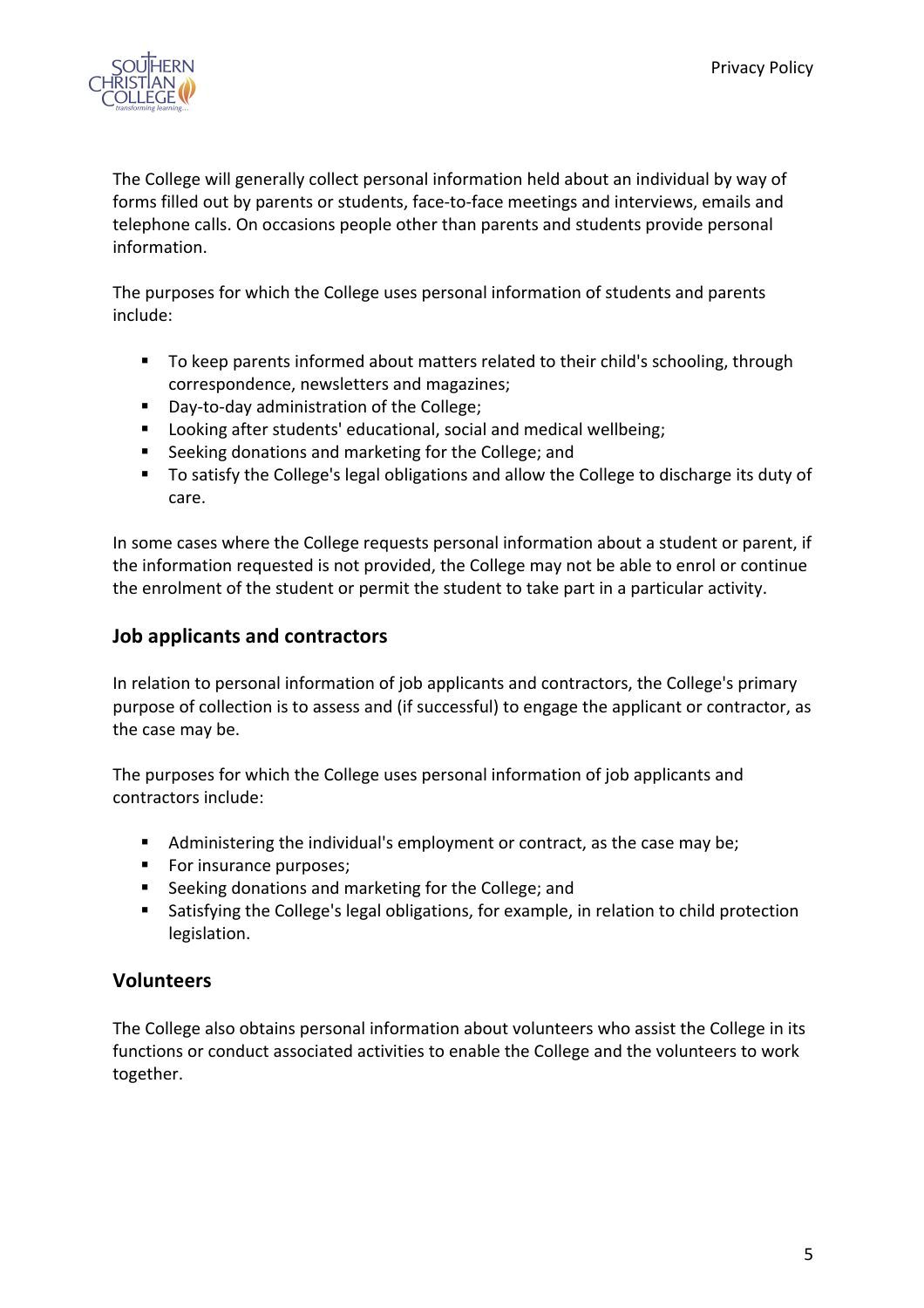

# **Marketing and fundraising**

The College treats marketing and seeking donations for the future growth and development of the College as an important part of ensuring that the College continues to provide a quality learning environment in which both students and staff thrive. Personal information held by the College may be disclosed to organisations that assist in the College's fundraising, for example, the College's alumni organisation or, on occasions, external fundraising organisations.

Parents, staff, contractors and other members of the wider College community may from time to time receive fundraising information. College publications, like newsletters and magazines, which include personal information, may be used for marketing purposes.

Parents/carers give permission annually for photographs and videos of the student to be placed in the College's records; displayed from time to time around the College; and published in College publications, on its website, on its social media feeds, and in other marketing and promotional material, unless the Principal has been advised or is advised in writing that the parents/carers do not give this permission.

# **Who might the College disclose personal information to and store your information with?**

The College may disclose personal information, including sensitive information, held about an individual for educational, administrative and support purposes (or may permit the information to be directly collected by third parties). This may include to:

- Other Colleges / Schools and teachers at those Colleges / Schools;
- Government departments (including for policy and funding purposes);
- Medical practitioners:
- People providing educational, support and health services to the College, including specialist visiting teachers, sports coaches, volunteers, and counsellors;
- Providers of specialist advisory services and assistance to the College, including in the area of Human Resources, child protection and students with additional needs;
- Providers of learning and assessment tools;
- **•** Assessment and educational authorities, including the Australian Curriculum, Assessment and Reporting Authority (ACARA) and NAPLAN Test Administration Authorities (who will disclose it to the entity that manages the online platform for NAPLAN);
- Agencies and organisations to whom we are required to disclose personal information for education, funding and research purposes;
- People providing administrative and financial services to the College;
- Recipients of College publications, such as newsletters and magazines;
- Students' parents or guardians;
- § Anyone you authorise the College to disclose information to; and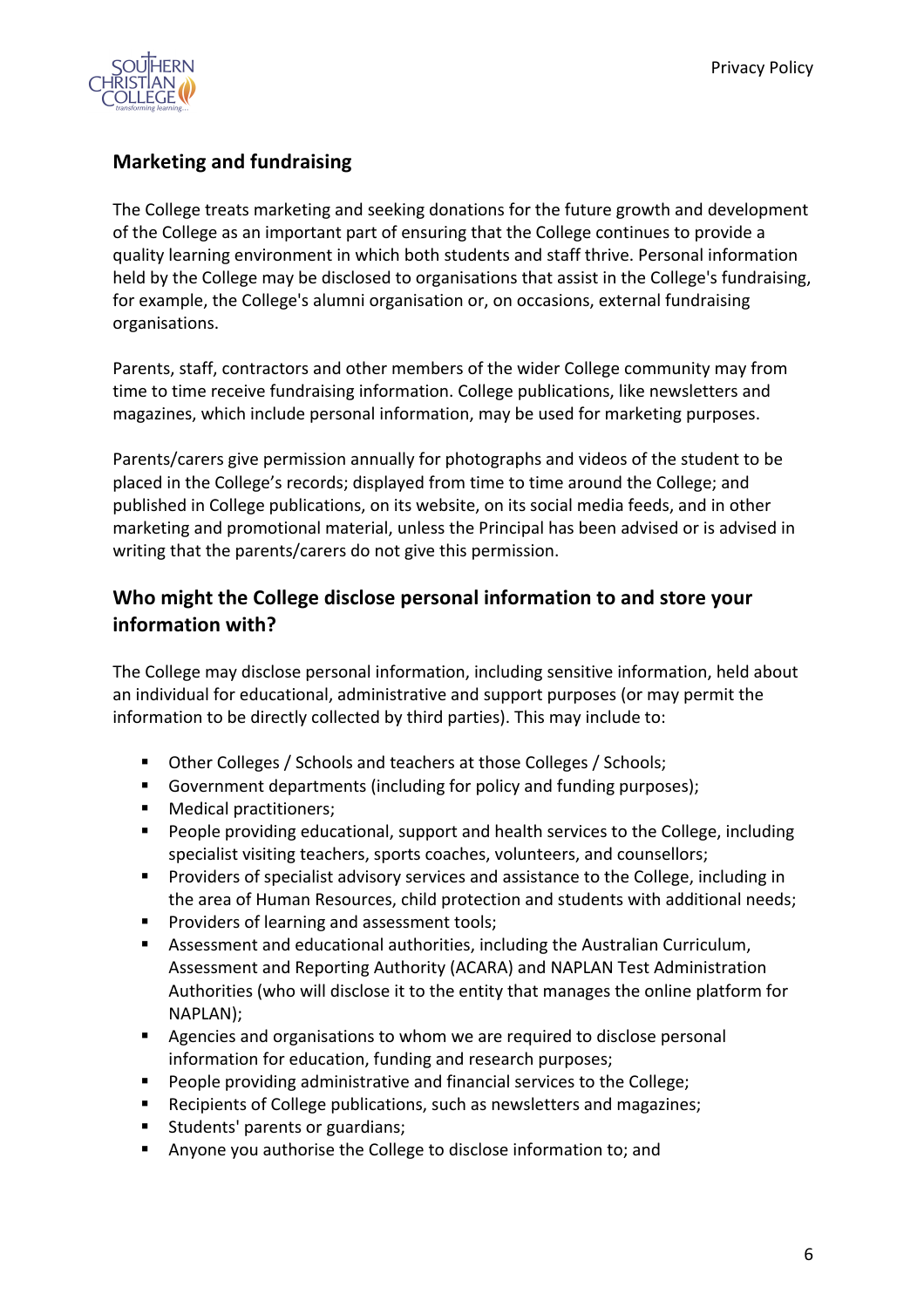

§ Anyone to whom we are required or authorised to disclose the information to by law, including child protection laws.

## **Sending and storing information overseas**

The College may disclose personal information about an individual to overseas recipients, for instance, to facilitate a College exchange. However, the College will not send personal information about an individual outside Australia without:

- Obtaining the consent of the individual (in some cases this consent will be implied); or
- Otherwise complying with the Australian Privacy Principles or other applicable privacy legislation.

The College may use online or 'cloud' service providers to store personal information (and sensitive information) and to provide services to the College that involve the use of personal information, such as services relating to email, instant messaging and education and assessment applications. Some limited personal information may also be provided to these service providers to enable them to authenticate users that access their services. This personal information may be stored in the 'cloud' which means that it may reside on a cloud service provider's servers which may be situated outside Australia.

An example of such a cloud service provider is Microsoft Office365. Office365 provides the Office suite of applications and stores and processes limited personal information for this purpose. College personnel and its service providers may have the ability to access, monitor, use or disclose emails, communications (e.g. instant messaging), documents and associated administrative data for the purposes of administering Microsoft Office365 and ensuring its proper use.

The College, as part of its Disaster Recovery system, synchronises its data, including personal information, to a Disaster Recovery site with strict conditions that the data remains in Australia. The College has made reasonable efforts to be satisfied about the protection of any personal information that may be collected, stored or processed outside Australia.

#### **How does the College treat sensitive information?**

In referring to 'sensitive information', the College means: information relating to a person's racial or ethnic origin, political opinions, religion, trade union or other professional or trade association membership, philosophical beliefs, sexual orientation or practices or criminal record, that is also personal information; health information and biometric information about an individual.

Sensitive information will be used and disclosed only for the purpose for which it was provided or a directly related secondary purpose, unless you agree otherwise, or the use or disclosure of the sensitive information is allowed by law.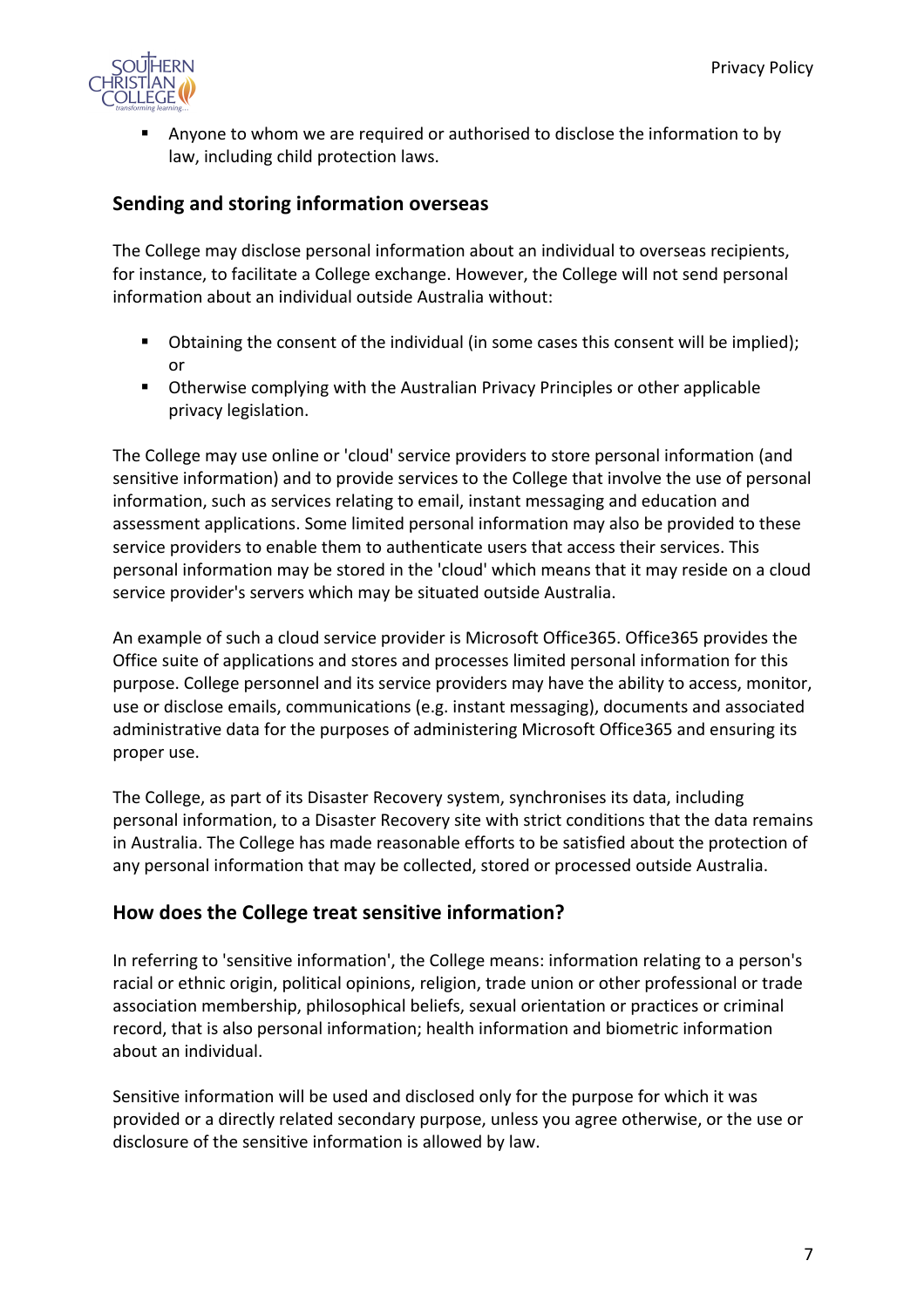

# **Management and security of personal information**

The College's staff are required to respect the confidentiality of students' and parents' personal information and the privacy of individuals.

The College has in place steps to protect the personal information the College holds from misuse, interference and loss, unauthorised access, modification or disclosure by use of various methods including locked storage of paper records and password access rights to computerised records.

## **Access and correction of personal information**

Under the Commonwealth Privacy Act and the Health Records Act, an individual has the right to seek and obtain access to any personal information which the College holds about them and to advise the College of any perceived inaccuracy. Students will generally be able to access and update their personal information through their Parents, but older students may seek access and correction themselves.

There are some exceptions to these rights set out in the applicable legislation.

To make a request to access or to update any personal information the College holds about you or your child, please contact the College Registrar or Business Manager by telephone or in writing. The College may require you to verify your identity and specify what information you require. The College may charge a fee to cover the cost of verifying your application and locating, retrieving, reviewing and copying any material requested.

If the information sought is extensive, the College will advise the likely cost in advance.

There may be occasions when access is denied. Such occasions would include where access would have an unreasonable impact on the privacy of others, where access may result in a breach of the College's duty of care to the student, or where students have provided information in confidence. If we cannot provide you with access to that information, we will provide you with written notice explaining the reasons for refusal (unless, in light of the grounds for refusing, it would be unreasonable to provide reasons).

## **Consent and rights of access to the personal information of students**

The College respects every parent's right to make decisions concerning their child's education.

Generally, the College will refer any requests for consent and notices in relation to the personal information of a student to the student's parents. The College will treat consent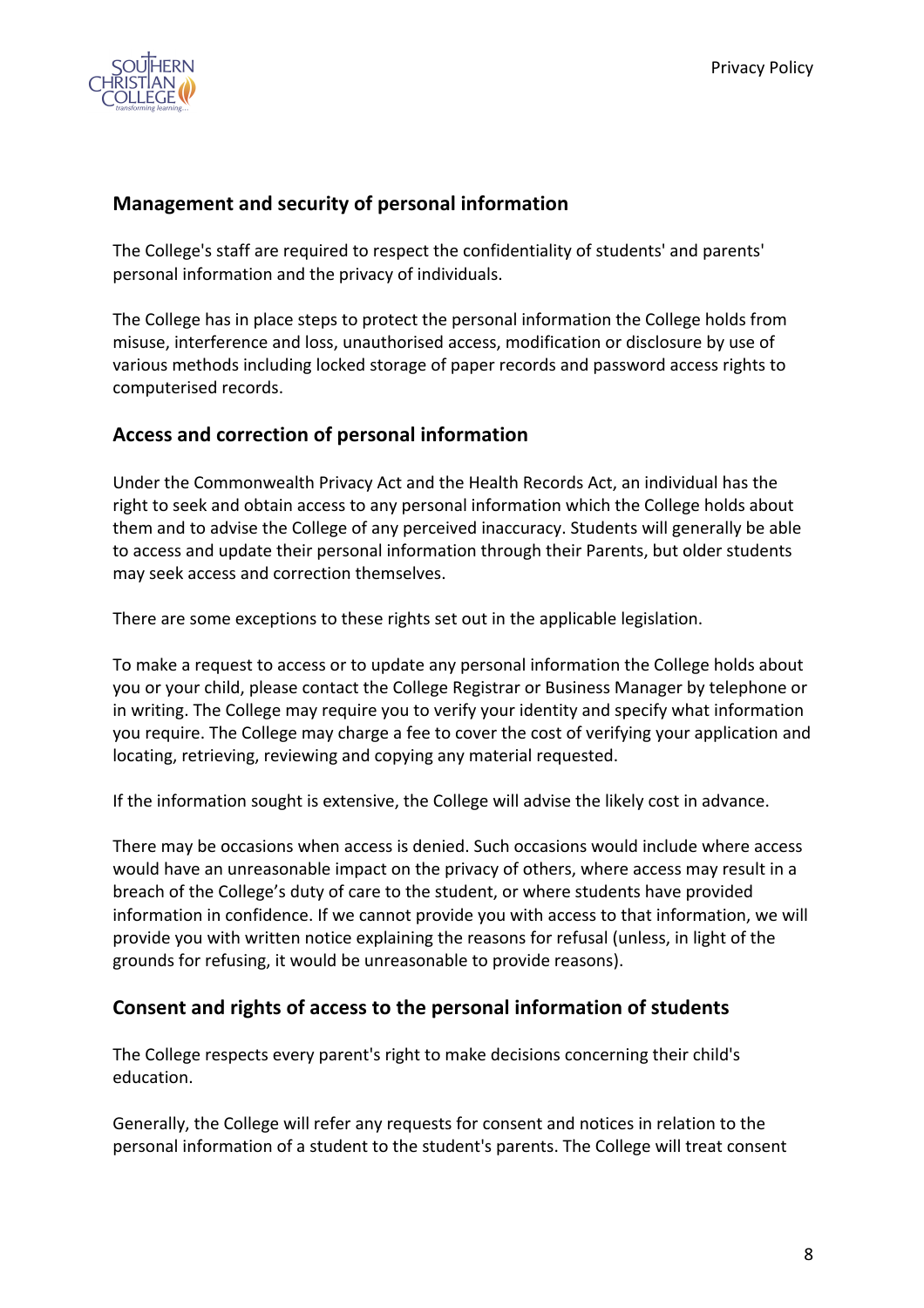

given by parents as consent given on behalf of the student, and notice to parents will act as notice given to the student.

Parents may seek access to personal information held by the College about them or their child by contacting the Principal or their delegate by telephone or in writing. However, there may be occasions when access is denied. Such occasions would include where release of the information would have an unreasonable impact on the privacy of others, or where the release may result in a breach of the College's duty of care to the student.

The College may, at its discretion, on the request of a student, grant that student access to information held by the College about them, or allow a student to give or withhold consent to the use of their personal information, independently of their parents. This would normally be done only when the maturity of the student and/or the student's personal circumstances warrant this.

## **Online Access**

The College web server maintains a record of all site visits to the Southern Christian College website https://www.scc.tas.edu.au and logs information for each visit as follows:

- Visitor server IP address and domain name;
- The time and date the site was visited;
- The page(s) accessed and files downloaded; and
- Visitor browser and operating system information.

In the event of an investigation, a law enforcement or government agency may exercise its legal authority to have access to the College's web browser log.

#### **Online Payments**

The College does accept online payments; however, it does not permanently store credit card or bank account details.

#### **Enquiries, corrections and complaints**

**Correcting information:** The College will make reasonable efforts to keep personal information accurate, up-to-date and complete. Where advised by a parent that the personal information the College is holding is incorrect or incomplete, the records will be corrected.

## **Complaints**

Where the College holds personal information on an individual and that person (or their parent) has a complaint relating to the privacy of the information, the complaint should be made in writing to the Privacy Officer. If an initial verbal complaint is made to the College, a request may be made to put the complaint in writing to the Privacy Officer so that the